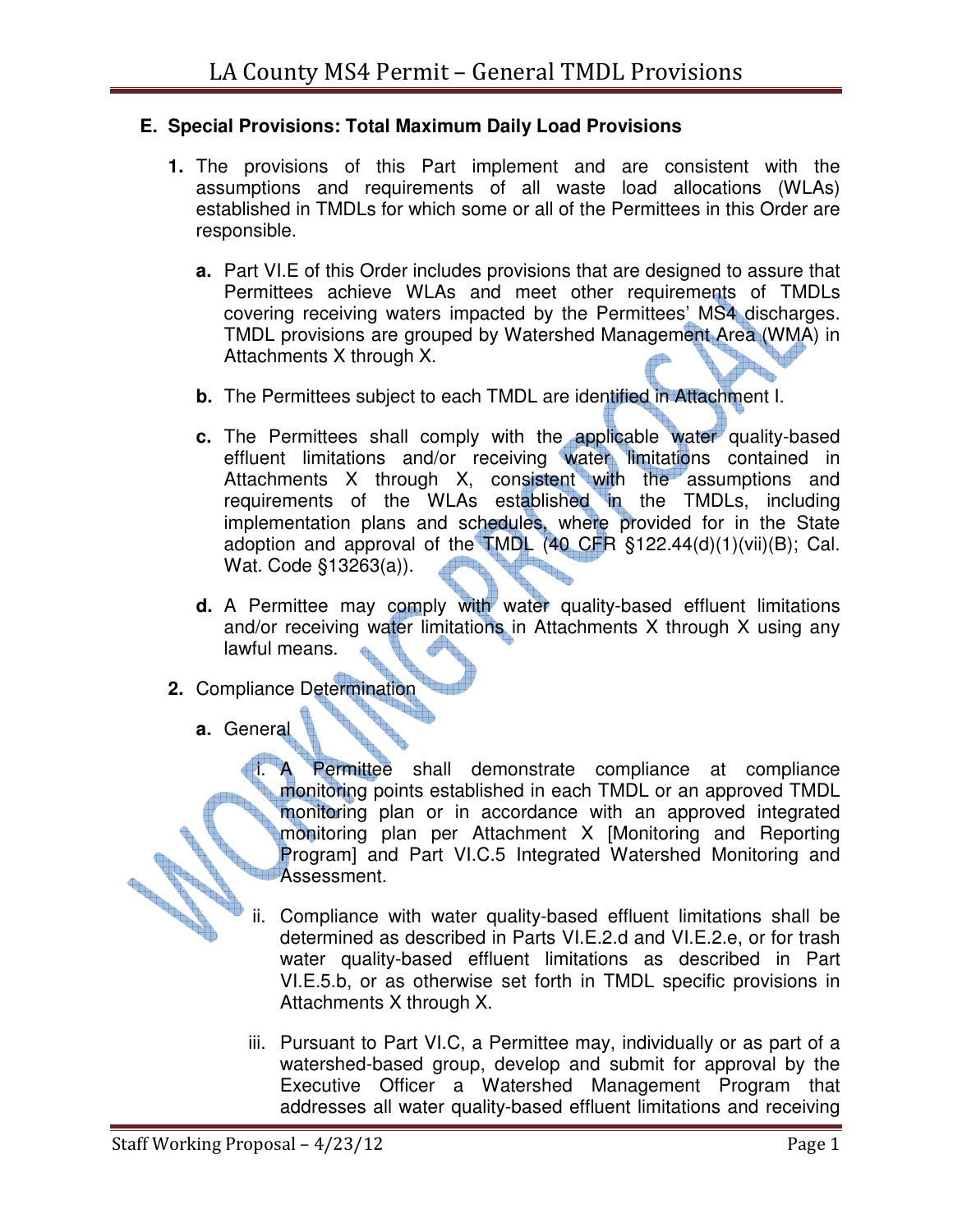water limitations to which the Permittee is subject pursuant to established TMDLs.

- **b.** Commingled Discharges
	- i. A number of the TMDLs establish WLAs that are assigned jointly to a group of Permittees whose storm water and/or non-storm water discharges are or may be commingled in the MS4 prior to discharge to the receiving water subject to the TMDL.
	- ii. In these cases, pursuant to 40 CFR section  $122.26(a)(3)(vi)$ , each Permittee is only responsible for discharges from the MS4 for which they are owners and/or operators.
	- iii. Where Permittees have commingled discharges to the receiving water, compliance at the outfall to the receiving water or in the receiving water shall be determined for the group of Permittees as a whole unless an individual Permittee demonstrates that its discharge did not cause or contribute to the exceedance.
	- iv. For purposes of compliance determination, each Permittee is responsible for demonstrating that its discharge did not cause or contribute to an exceedance of an applicable water quality-based effluent limitation(s) at the outfall or receiving water limitation(s) in the target receiving water.
	- v. A Permittee may demonstrate that its discharge did not cause or contribute to an exceedance of an applicable water quality-based effluent limitation or receiving water limitation in any of the following ways:
		- 1. Demonstrate that there is no discharge from the Permittee's MS4 into the applicable receiving water; or
		- 2. Demonstrate that the discharge from the Permittee's MS4 is treated to a level that does not exceed the applicable water quality-based effluent limitation; or
		- 3. Demonstrate through a source investigation pursuant to protocols established under Water Code section 13178 or other accepted source identification protocols that pollutant sources within the jurisdiction of the Permittee or the Permittee's MS4 have not caused or contributed to the exceedance of the Receiving Water Limitation(s).
- **c.** Receiving Water Limitations Addressed by a TMDL

**CONTROLLER STATE**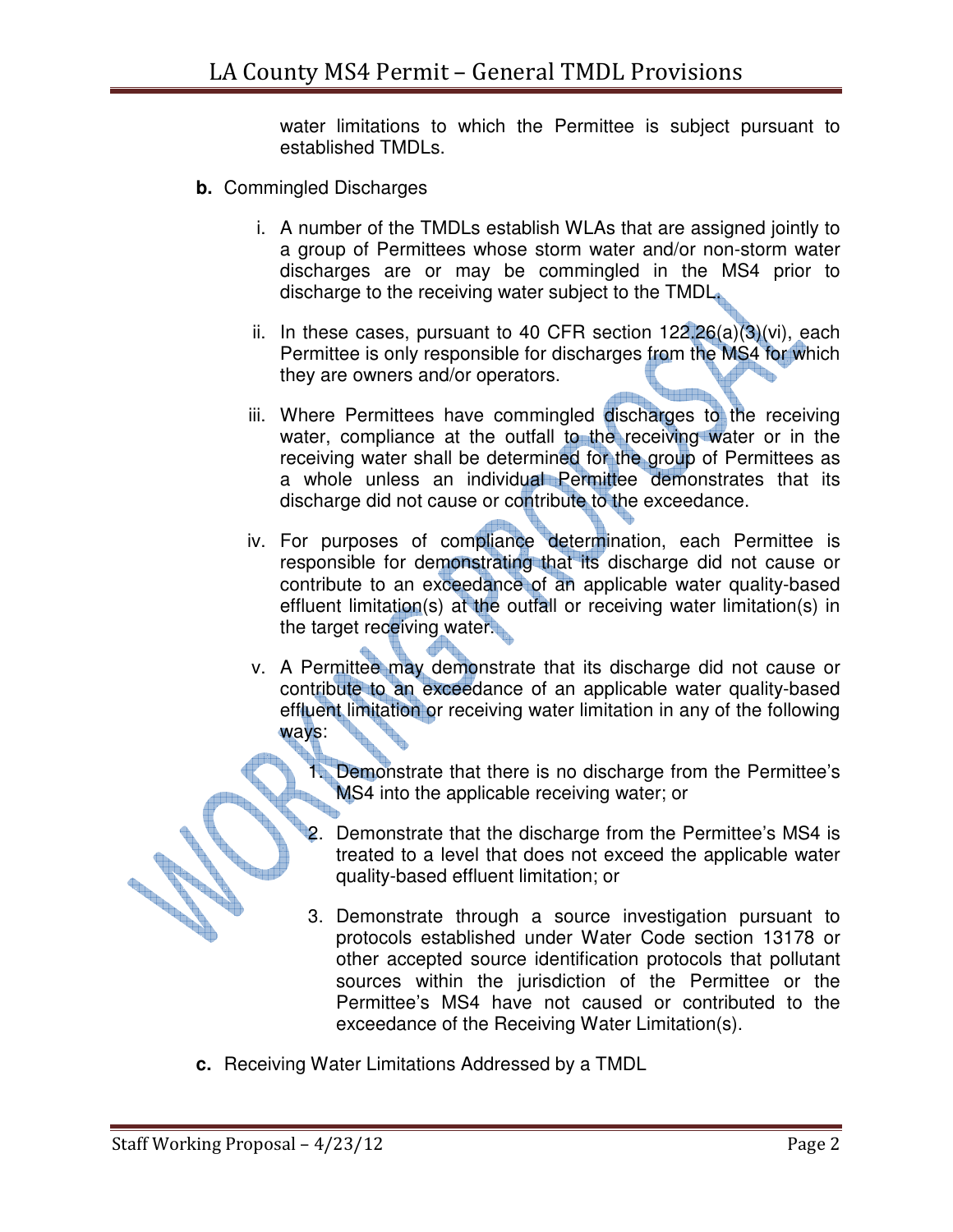- i. For Receiving Water Limitations in Part V.A. associated with waterbody-pollutant combinations addressed in a TMDL, Permittees shall achieve compliance with the Receiving Water Limitations in Part V.A. as outlined in this Part and Attachments X through X of this Order.
- ii. A Permittee shall not be considered in violation of a Receiving Water Limitation in Part V.A., if it is in compliance with the applicable TMDL requirement(s), including compliance schedules, of this Part and Attachments X through X.
- iii. A Permittee shall not be considered in violation of a Receiving Water Limitation in Part V.A., if it is in compliance with the applicable TMDL requirements contained in a time schedule order.
- **d.** Interim Water Quality-Based Effluent Limitations and Receiving Water **Limitations** 
	- i. A Permittee shall be considered in compliance with an applicable interim water quality-based effluent limitation and/or interim receiving water limitation for the pollutant(s) associated with a specific TMDL if any of the following is demonstrated:
		- 1. There are no violations of the interim water quality-based effluent limitation for the pollutant(s) associated with a specific TMDL at the Permittee's applicable MS4 outfall(s), $<sup>1</sup>$ </sup> including an outfall to the receiving water that collects discharges from multiple Permittees' jurisdictions;
			- There are no exceedances of the applicable receiving water limitation for the pollutant(s) associated with a specific TMDL in the receiving water(s) at, or downstream of, the Permittee's outfall(s);
		- There is no direct or indirect discharge from the Permittee's MS4 to the receiving water during the time period subject to the water quality-based effluent limitation and/or receiving water limitation for the pollutant(s) associated with a specific TMDL; or
		- 4. The Permittee has submitted and is fully implementing an approved Watershed Management Program pursuant to Part VI.C.
			- a. To be considered fully implementing an approved Watershed Management Program, a Permittee must

March 1979

 1 An outfall may include a manhole or other point of access to the MS4 at the Permittee's jurisdictional boundary.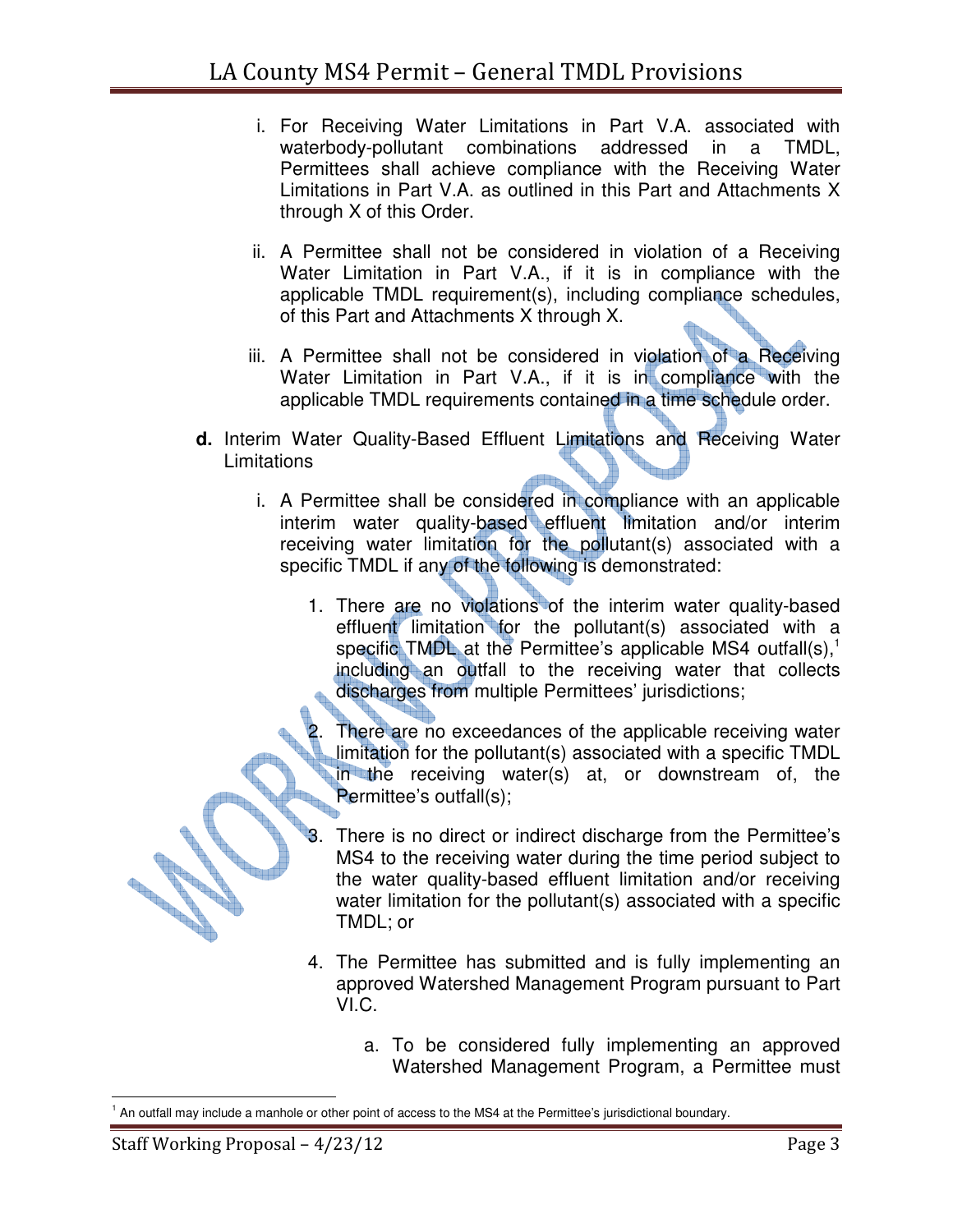be implementing actions consistent with the approved program and applicable compliance schedules, including structural BMPs.

- b. Structural storm water BMPs must be designed and maintained to treat storm water runoff from the  $85<sup>th</sup>$ percentile, 24-hour storm, and maintenance records must be up-to-date and available for inspection by the Los Angeles Water Board.
- c. A Permittee that does not implement the Watershed Management Program in accordance with the milestones and compliance schedules shall demonstrate compliance with its interim water qualitybased effluent limitations and/or receiving water limitations pursuant to subpart VI.E.2.d.i.1-3, above.
- **e.** Final Water Quality Based Effluent Limitations and/or Receiving Water **Limitations** 
	- i. A Permittee shall be deemed in compliance with an applicable final water quality-based effluent limitation and/or final receiving water limitation for the pollutant(s) associated with a specific TMDL if any of the following is demonstrated:
		- 1. There are no violations of the final water quality-based effluent limitation for the specific pollutant at the Permittee's applicable MS4 outfall $(s)^2$ ;
			- There are no exceedances of applicable receiving water limitation for the specific pollutant in the receiving water(s) at, or downstream of, the Permittee's outfall(s); or
		- 3. There is no direct or indirect discharge from the Permittee's MS4 to the receiving water during the time period subject to the water quality-based effluent limitation and/or receiving water limitation for the pollutant(s) associated with a specific TMDL.
- **3.** USEPA Established TMDLs

TMDLs established by the USEPA, to which Permittees are subject, do not have an implementation schedule adopted pursuant to Cal. Water Code section 13242. Therefore, a compliance schedule for attaining the water quality-based effluent limitations and/or receiving water limitations is not provided within this Order. However, any Permittee that is subject to water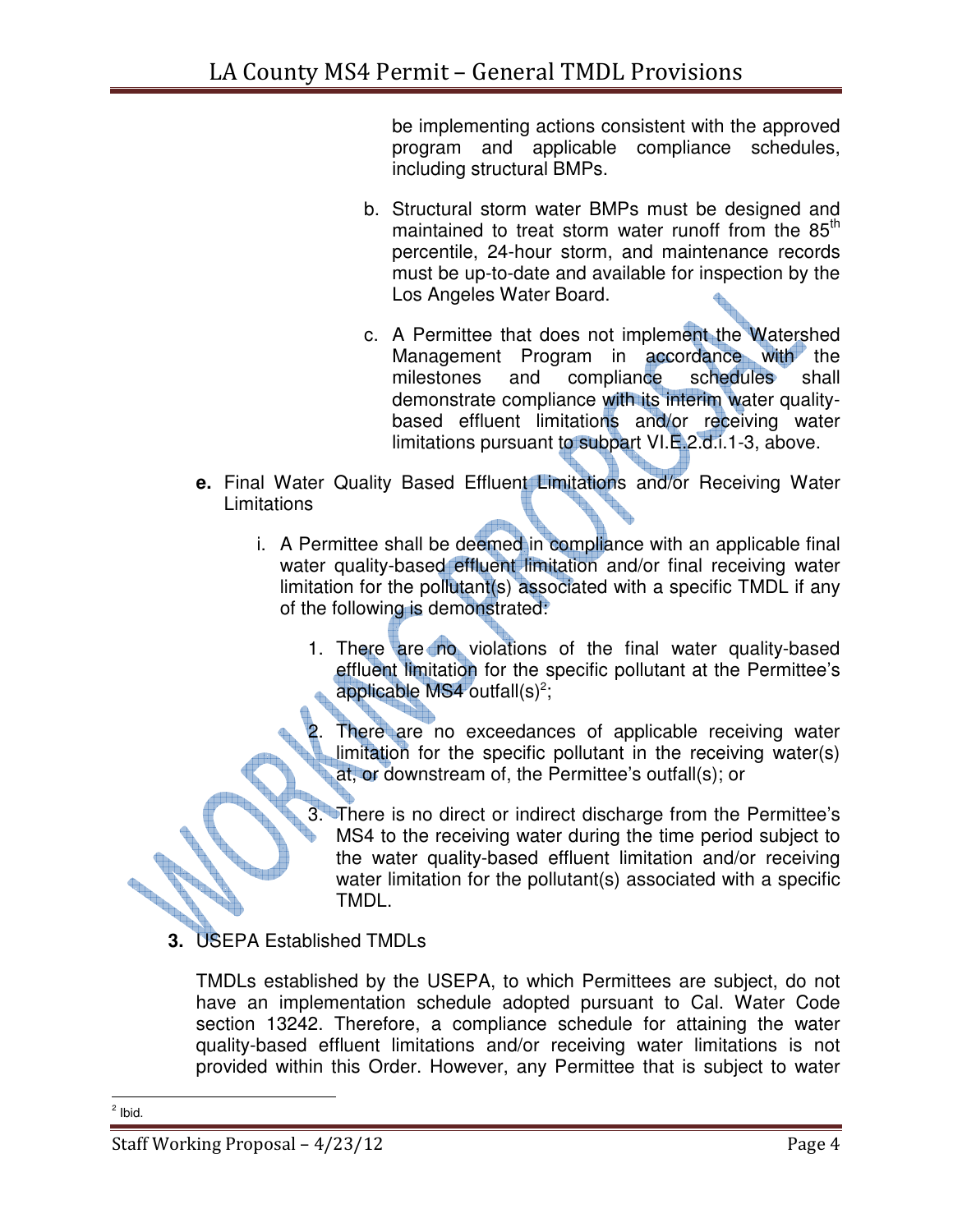quality-based effluent limitations and/or receiving water limitations to implement a USEPA established TMDL may [insert timeframe] request a time schedule order (TSO) pursuant to Cal. Water Code section 13300 for the Regional Water Board's consideration.

- **a.** Permittees may either individually request a TSO, or may jointly request a TSO with all Permittees subject to the water quality-based effluent limitations and/or receiving water limitations, to implement the WLAs in the USEPA established TMDL.
- **b.** At a minimum, a request for a TSO shall include the following:
	- **i.** Data demonstrating the current quality of the MS4 discharge(s) in terms of concentration and/or load of the target pollutant(s) to the receiving waters subject to the TMDL;
	- **ii.** A detailed time schedule of specific actions the Permittee will take in order to achieve the water quality-based effluent limitations and/or receiving water limitations;
	- **iii.** A demonstration that the time schedule requested is as short as possible, taking into account the technological, operation, and economic factors that affect the design, development, and implementation of the control measures that are necessary to comply with the water quality-based effluent limitation(s); and
	- **iv.** If the requested time schedule exceeds one year, the proposed schedule shall include interim requirements and the date(s) for their achievement. The interim requirements shall include both of the following:
		- a. Effluent limitation(s) for the pollutant(s) of concern; and
		- b. Actions and milestones leading to compliance with the effluent limitation(s).

**c.** A Permittee that is in compliance with the requirements of a Regional Water Board issued TSO is not considered in violation of the applicable water Board issued TSO is not considered in violation of the applicable wat Water Board issued TSO is not considered in violation of the applicable final receiving water limitations and/or water quality-based effluent limitations for the pollutant(s) subject to the provisions in this Part and Attachments X through X.

- **4.** State Adopted TMDLs where Final Compliance Deadlines have Passed
	- **a.** Permittees shall comply immediately with water quality-based effluent limitations and/or receiving water limitations to implement WLAs in stateadopted TMDLs for which final compliance deadlines have passed pursuant to the TMDL implementation schedule.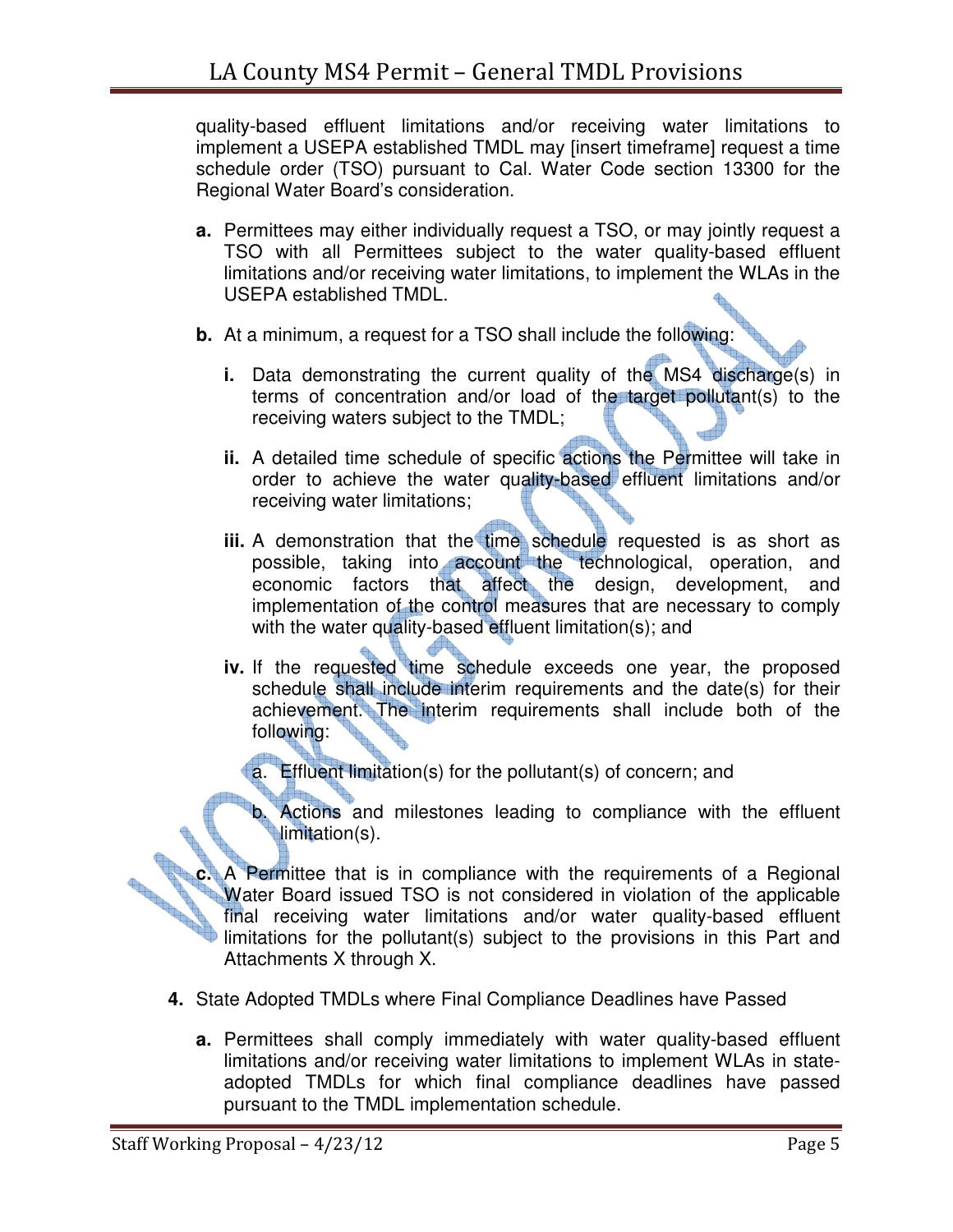- **b.** Where a Permittee believes that additional time to comply with the final water quality-based effluent limitations and/or receiving water limitations is necessary, a Permittee may [insert timeframe] request a time schedule order (TSO) pursuant to Cal. Water Code section 13300 for the Regional Water Board's consideration.
- **c.** Permittees may either individually request a TSO, or may jointly request a TSO with all Permittees subject to the water quality-based effluent limitations and/or receiving water limitations, to implement the WLAs in the state-adopted TMDL.
- **d.** At a minimum, a request for a TSO shall include the following:
	- **i.** Data demonstrating the current quality of the MS4 discharge(s) in terms of concentration and/or load of the target pollutant(s) to the receiving waters subject to the TMDL;
	- **ii.** A detailed description and chronology of structural controls and source control efforts, since the effective date of the TMDL, to reduce the pollutant load in the MS4 discharges to the receiving waters subject to the TMDL;
	- **iii.** Justification of the need for additional time to achieve the water qualitybased effluent limitations and/or receiving water limitations;
	- **iv.** A detailed time schedule of specific actions the Permittee will take in order to achieve the water quality-based effluent limitations and/or receiving water limitations;
	- **v.** A demonstration that the time schedule requested is as short as possible, taking into account the technological, operation, and economic factors that affect the design, development, and implementation of the control measures that are necessary to comply with the effluent limitation(s); and
- **vi.** If the requested time schedule exceeds one year, the proposed schedule shall include interim requirements and the date(s) for their achievement. The interim requirements shall include both of the schedule shall include interim requirements and the date(s) for their **ANTINOPERATION** achievement. The interim requirements shall include both of the following:
	- a. Effluent limitation(s) for the pollutant(s) of concern; and
	- b. Actions and milestones leading to compliance with the effluent limitation(s).
	- e. A Permittee that is in compliance with the requirements of a Regional Water Board issued TSO is not considered in violation of the applicable final receiving water limitations and/or water quality based effluent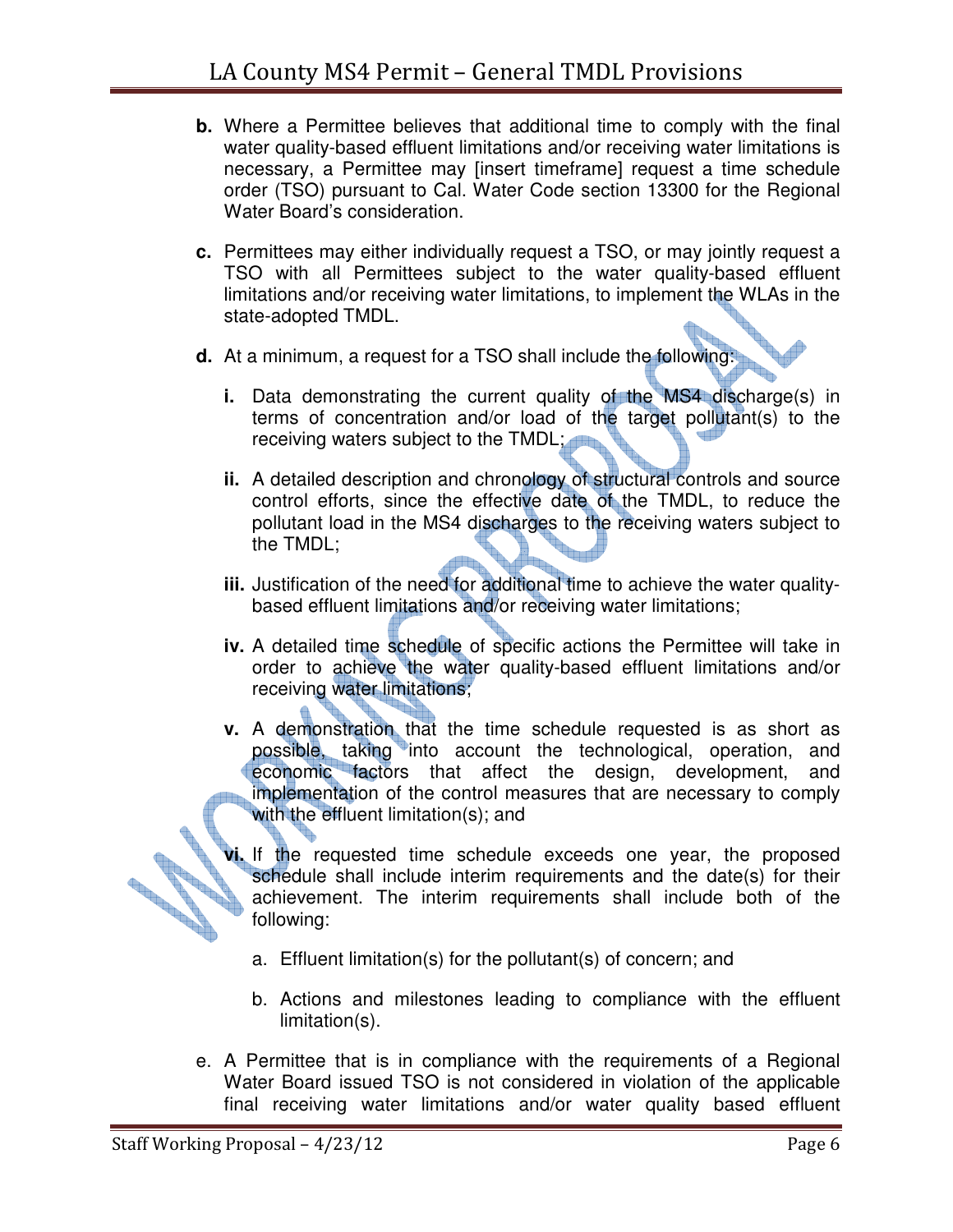limitations for the pollutant(s) subject to the provisions in this Part and Attachments X through X.

**5.** Water Quality-Based Effluent Limitations for Trash

Permittees assigned a Waste Load Allocation in a trash TMDL shall comply as set forth below.

- **a. Effluent Limitations**: Permittees shall comply with the interim and final water quality-based effluent limitations for trash set forth in Attachments X through X for the following Trash TMDLs:
	- **i.** Lake Elizabeth Trash TMDL
	- **ii.** Santa Monica Bay Nearshore and Offshore Debris TMDL
	- **iii.** Malibu Creek Watershed Trash TMDL
	- **iv.** Ballona Creek Trash TMDL
	- **v.** Machado Lake Trash TMDL
	- **vi.** Los Angeles River Trash TMDL
	- **vii.** Legg Lake Trash TMDL

**viii.** Peck Road Park Lake Trash TMDL

- **ix.** Echo Park Lake Trash TMDL
- **x.** Lincoln Park Lake Trash TMDL
- **b. Compliance** 
	- **i.** Pursuant to Water Code section 13360(a), Permittees may comply with the trash effluent limitations using any lawful means. Such compliance options are broadly classified as full capture, partial capture, institutional controls, or minimum frequency of assessment and collection, as described below, and any combination of these may be employed to achieve compliance:
		- **(1) Full Capture Systems:** 
			- (a) The Los Angeles Region's Basin Plan authorizes the Executive Officer to certify full capture systems, which are systems that meet the operating and performance requirements as described in this Order, and the procedures identified in "Procedures and Requirements for Certification of a Best Management Practice for Trash Control as a Full Capture System." (See Appendix  $X$ )<sup>3</sup>

**CONTROLLER** 

 3 The Los Angeles Water Board currently recognizes eight full capture systems. These are: Vortex Separation Systems (VSS) and seven other Executive Officer certified *full capture systems*, including specific types or designs of trash nets; two gross solids removal devices (GSRDs); catch basin brush inserts and mesh screens; vertical and horizontal trash capture screen inserts; and a connector pipe screen device.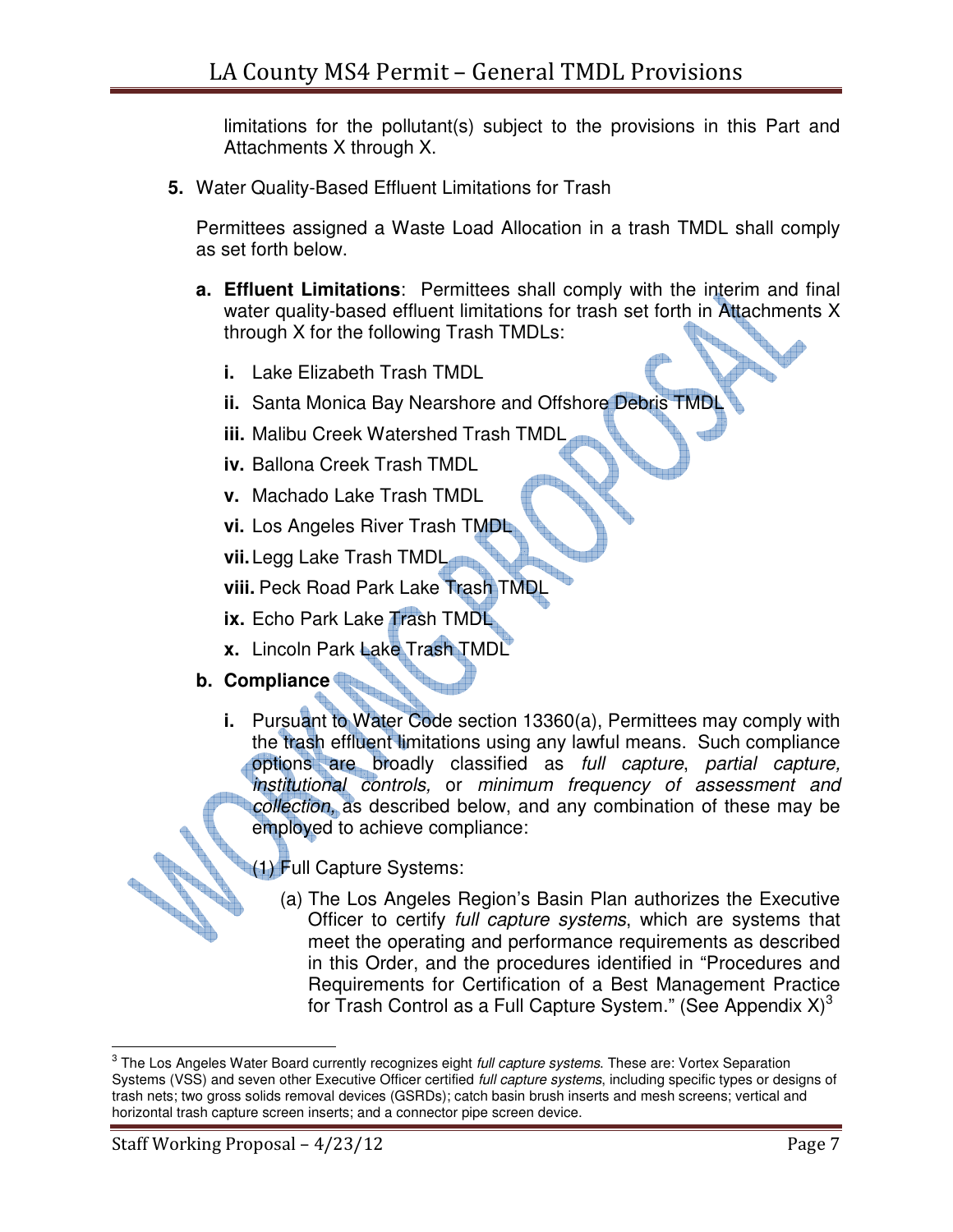- (b) Permittees are authorized to comply with their effluent limitations through certified *full capture systems* provided the requirements of paragraph (c), immediately below, and any conditions in the certification, continue to be met.
- (c) Permittees may comply with their effluent limitations through progressive installation of full capture systems throughout their jurisdictional areas until all areas draining to Lake Elizabeth, Malibu Creek, Ballona Creek, Machado Lake, the Los Angeles River system, Legg Lake, Peck Road Park Lake, Echo Park Lake, and/or Lincoln Park Lake are addressed. For purposes of this Order, attainment of the effluent limitations shall be conclusively presumed for any drainage area to Lake Elizabeth, Malibu Creek (and its tributaries), Ballona Creek (and its tributaries), Machado Lake, the Los Angeles River (and its tributaries), Legg Lake, Peck Road Lake, Echo Park Lake, and/or Lincoln Park Lake where certified full capture systems treat all drainage from the area, provided that the full capture systems are adequately sized and maintained, and that maintenance records are up-to-date and available for inspection by the Regional Water Board.
	- (i) A Permittee shall be deemed in compliance with its final effluent limitation if it demonstrates that all drainage areas under its jurisdiction and/or authority are serviced by appropriate certified full capture systems as described in paragraph (1)(c).

(ii) A Permittee shall be deemed in compliance with its interim effluent limitations, where applicable:

1. By demonstrating that *full capture systems* treat the percentage of drainage areas in the watershed that percentage of drainage areas in the watershed that corresponds to the required trash abatement.

- 2. Alternatively, a Permittee may propose a schedule for installation of full capture systems in areas under its jurisdiction and/or authority within a given watershed, targeting first the areas of greatest trash generation, for the Executive Officer's approval. The Executive Officer shall not approve any such schedule that does not result in timely compliance with the final effluent limitations, consistent with the established TMDL implementation schedule and applicable State policies. A Permittee shall be deemed in compliance with its interim effluent limitations provided it is fully in compliance with any such approved schedule.
- (2) Partial Capture Devices and Institutional Controls: Permittees may comply with their interim and final effluent limitations through the

**CONTROLLER** 

**Contractions** 

**Room**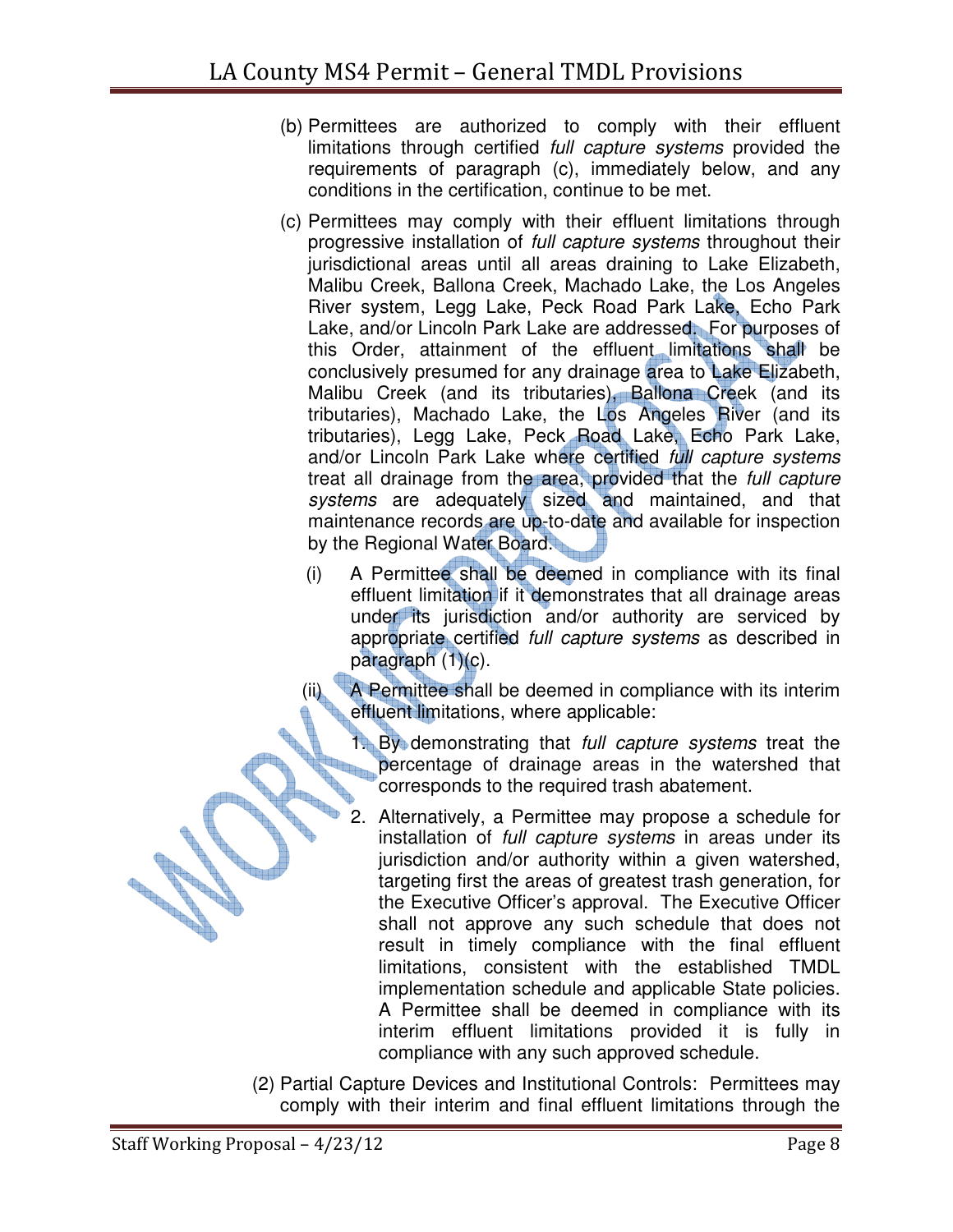installation of partial capture devices and the application of institutional controls. 4

- (a) Trash discharges from areas serviced solely by partial capture devices may be estimated based on demonstrated performance of the device(s) in the implementing area.<sup>5</sup> That is, trash reduction is equivalent to the partial capture devices' trash removal efficiency multiplied by the percentage of drainage area serviced by the devices.
- (b) Except as provided in subdivision (c), immediately below, trash discharges from areas addressed by institutional controls and/or partial capture devices (where site-specific performance data is not available) shall be calculated using a mass balance approach, based on the daily generation rate (DGR) for a representative area.<sup>6</sup> The DGR shall be determined from direct measurement of trash deposited in the drainage area during any thirty-day period between June 22<sup>nd</sup> and September 22<sup>nd</sup> exclusive of rain events<sup>7</sup>, and shall be re-calculated every year thereafter unless a less frequent period for recalculation is approved by the Executive Officer. The DGR shall be calculated as the total amount of trash collected during this period divided by the length of the collection period.

## **DGR = (Amount of trash collected during a 30-day collection period<sup>8</sup> ) / (30 days)**

The DGR for the applicable area under the Permittees' jurisdiction and/or authority shall be extrapolated from that of the representative drainage area(s). A mass balance equation shall be used to estimate the amount of trash discharged during a storm event.<sup>9</sup> The Storm Event Trash Discharge for a given rain event in the Permittee's drainage area shall be calculated by multiplying the number of days since the last street sweeping by the DGR and subtracting the amount of any trash recovered in the catch basins.<sup>10</sup> For each day of a storm event that generates precipitation greater than 0.25 inch, the Permittee shall calculate a Storm Event Trash Discharge.

 $\overline{\phantom{a}}$ 

<sup>4</sup> While interim effluent limitations may be complied with using partial capture devices, compliance with final effluent limitations cannot be achieved with the exclusive use of partial capture devices.

<sup>&</sup>lt;sup>5</sup> Performance shall be demonstrated under different conditions (e.g. low to high trash loading).

 $6$  The area(s) should be representative of the land uses and activities within the Permittees' authority and shall be approved by the Executive Officer prior to the 30-day collection period.

 $<sup>7</sup>$  Provided no special events are scheduled that may affect the representative nature of that collection period.</sup>

 $<sup>8</sup>$  Between June 22<sup>nd</sup> and September 22<sup>nd</sup></sup>

<sup>9</sup> Amount of trash shall refer to the uncompressed volume (in gallons) or drip-dry weight (in pounds) of trash collected.

Any negative values shall be considered to represent a zero discharge.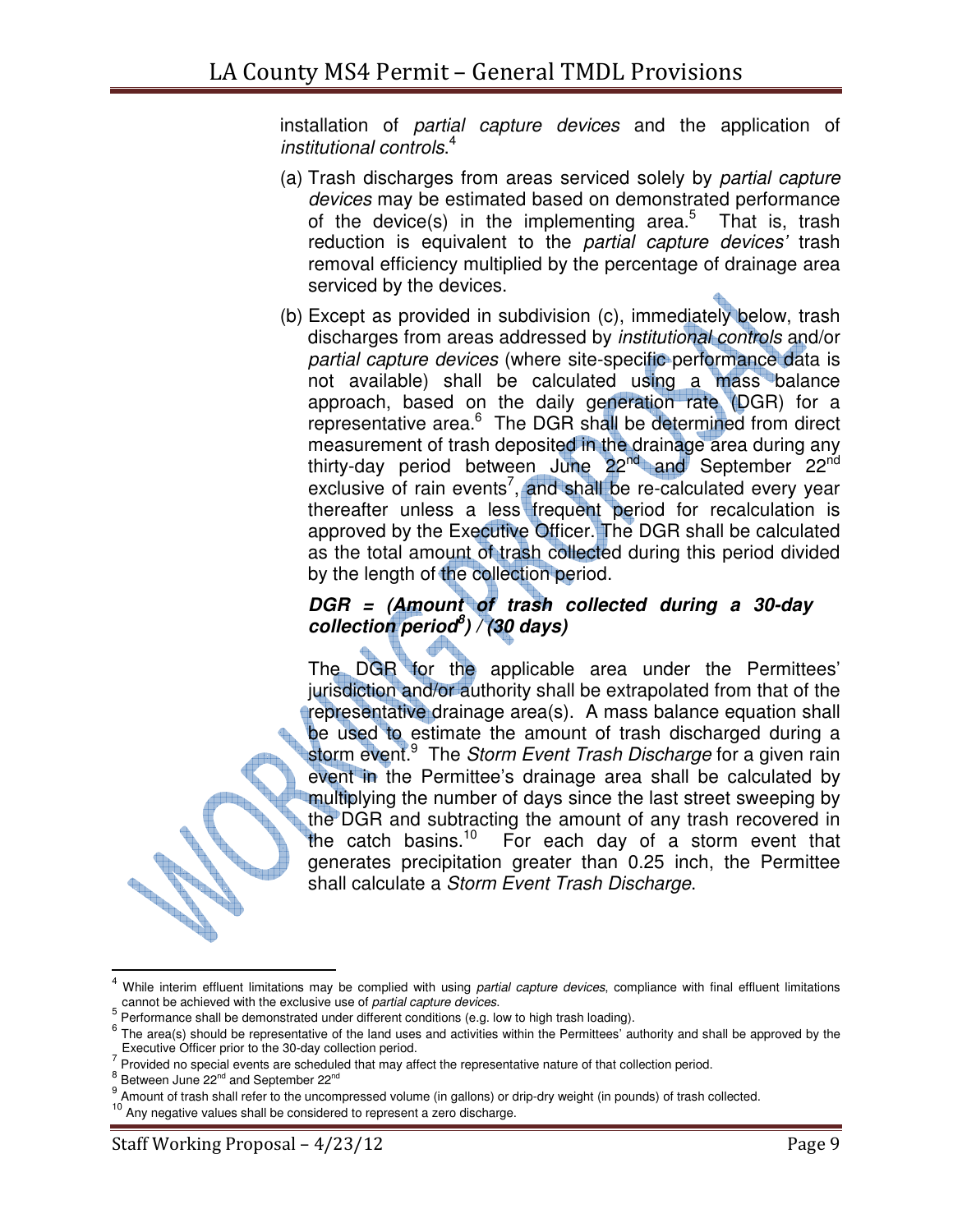## **Storm Event Trash Discharge = [(Days since last street sweeping\*DGR)] – [Amount of trash recovered from catch basins]<sup>11</sup>**

The sum of the Storm Event Trash Discharges for the storm year shall be the Permittee's calculated annual trash discharge.

## **Total Storm Year Trash Discharge =** ∑**Storm Event Trash Discharges from Drainage Area**

- (c) The Executive Officer may approve alternative compliance monitoring approaches for calculating total storm year trash discharge, upon finding that the program will provide a scientifically-based estimate of the amount of trash discharged from the Permittee's MS4.
- (3) Combined Compliance Approaches:

Permittees may comply with their interim and final effluent limitations through a combination of full capture systems, partial capture devices, and institutional controls. Where a Permittee relies on a combination of approaches, it shall demonstrate compliance with the interim and final effluent limitations as specified in  $(1)(c)$  in areas where full capture systems are installed and as specified in (2)(b) in areas where partial capture devices and institutional controls are applied.

(4) Minimum Frequency of Assessment and Collection Approach:

If allowed in a trash TMDL and approved by the Executive Officer, a Permittee may alternatively comply with its effluent limitations by implementing a program for minimum frequency of assessment and collection (MFAC) in conjunction with BMPs. To the satisfaction of the Executive Officer, the MFAC/BMP program must meet the following criteria:

(a) The MFAC/BMP Program includes an initial minimum frequency of trash assessment and collection and suite of structural and/or nonstructural BMPs. The MFAC/BMP program shall include collection and disposal of all trash found in the receiving water and shoreline. Permittees shall implement an initial suite of BMPs based on current trash management practices in land areas that are found to be sources of trash to the water body. The initial minimum frequency of trash assessment and collection shall be set as specified in the following TMDLs:

(i) Malibu Creek Watershed Trash TMDL

**CONTROLLER** 

**Contractions** 

 $\overline{\phantom{a}}$ <sup>11</sup> When more than one storm event occurs prior to the next street sweeping the discharge shall be calculated from the date of the last assessment.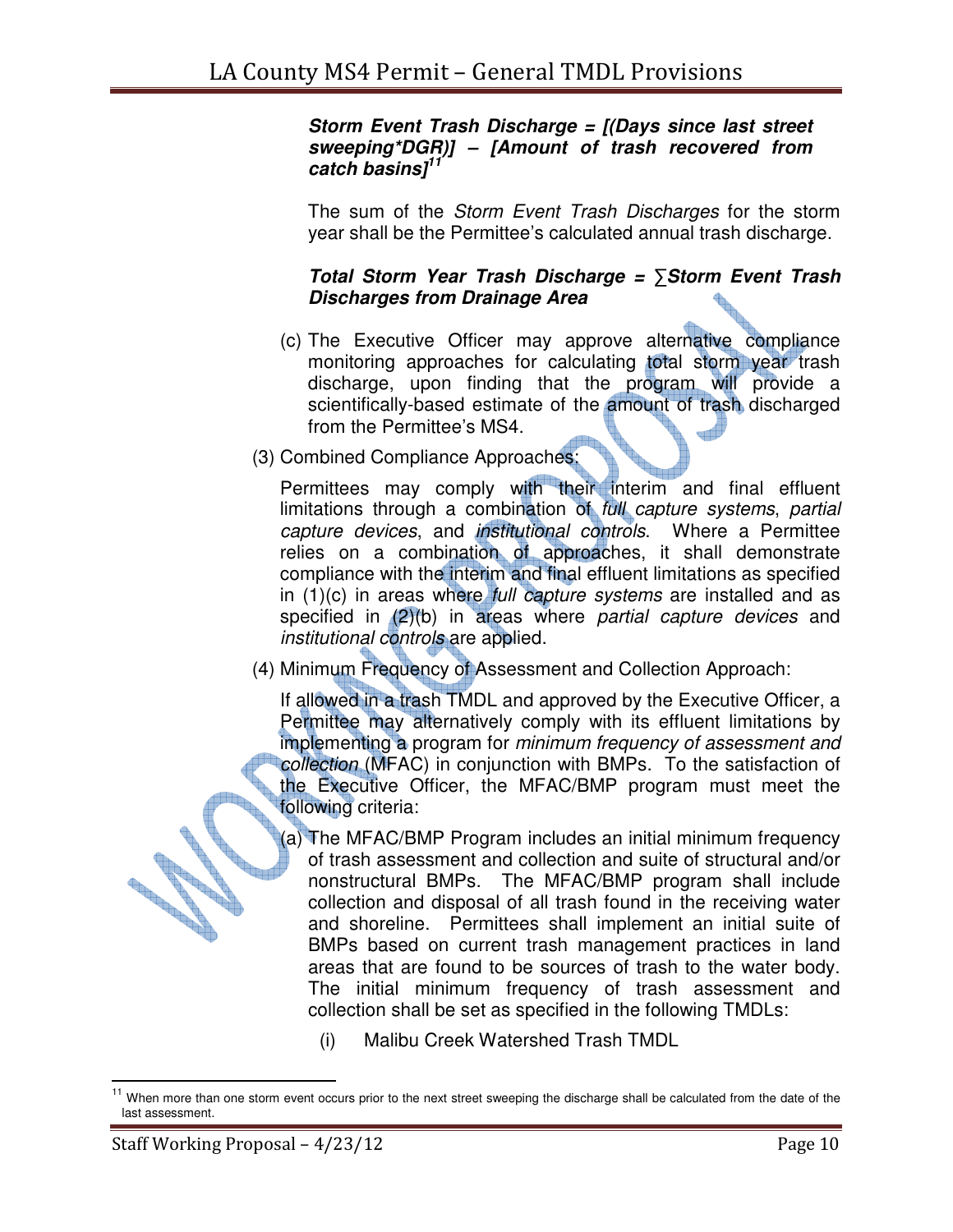- (ii) Machado Lake Trash TMDL
- (iii) Legg Lake Trash TMDL
- (b) The MFAC/BMP Program includes reasonable assurances that it will be implemented by the responsible Permittees.
- (c) MFAC protocols may be based on SWAMP protocols for rapid trash assessment, or alternative protocols proposed by Permittees and approved by the Executive Officer.
- (d) Implementation of the MFAC/BMP program should include a Health and Safety Program to protect personnel. The MFAC/BMP program shall not require Permittees to access and collect trash from areas where personnel are prohibited.
- (e) The Executive Officer may approve or require a revised assessment and collection frequency and definition of the critical conditions under the MFAC:
	- (i) To prevent trash from accumulating in deleterious amounts that cause nuisance or adversely affect beneficial uses between collections;
	- (ii) To reflect the results of trash assessment and collection;
	- (iii) If the amount of trash collected does not show a decreasing trend, where necessary, such that a shorter interval between collections is warranted; or
	- (iv) If the amount of trash collected is decreasing such that a **longer interval between collections is warranted.**
- (f) At the end of the implementation period, a revised MFAC/BMP program may be required if the Executive Officer determines that the amount of trash accumulating between collections is causing nuisance or otherwise adversely affecting beneficial uses.
- (g) With regard to  $(4)(e)(i)$ ,  $(4)(e)(ii)$ , or  $(4)(e)(iii)$ , above, the Executive Officer is authorized to allow responsible Permittees to implement additional structural or non-structural BMPs in lieu of modifying the monitoring frequency.
- **ii.** If a Permittee is not in compliance with its applicable interim and/or final effluent limitation as identified in Attachments X through X, then it shall be in violation of this Order.
	- (1) A Permittee relying on partial capture devices and/or institutional controls that has violated its interim and/or final effluent limitation(s) shall be presumed to have violated the applicable limitation for each day of each storm event that generated precipitation greater than 0.25 inch during the applicable storm year, except those storm

No of the contract of the contract of the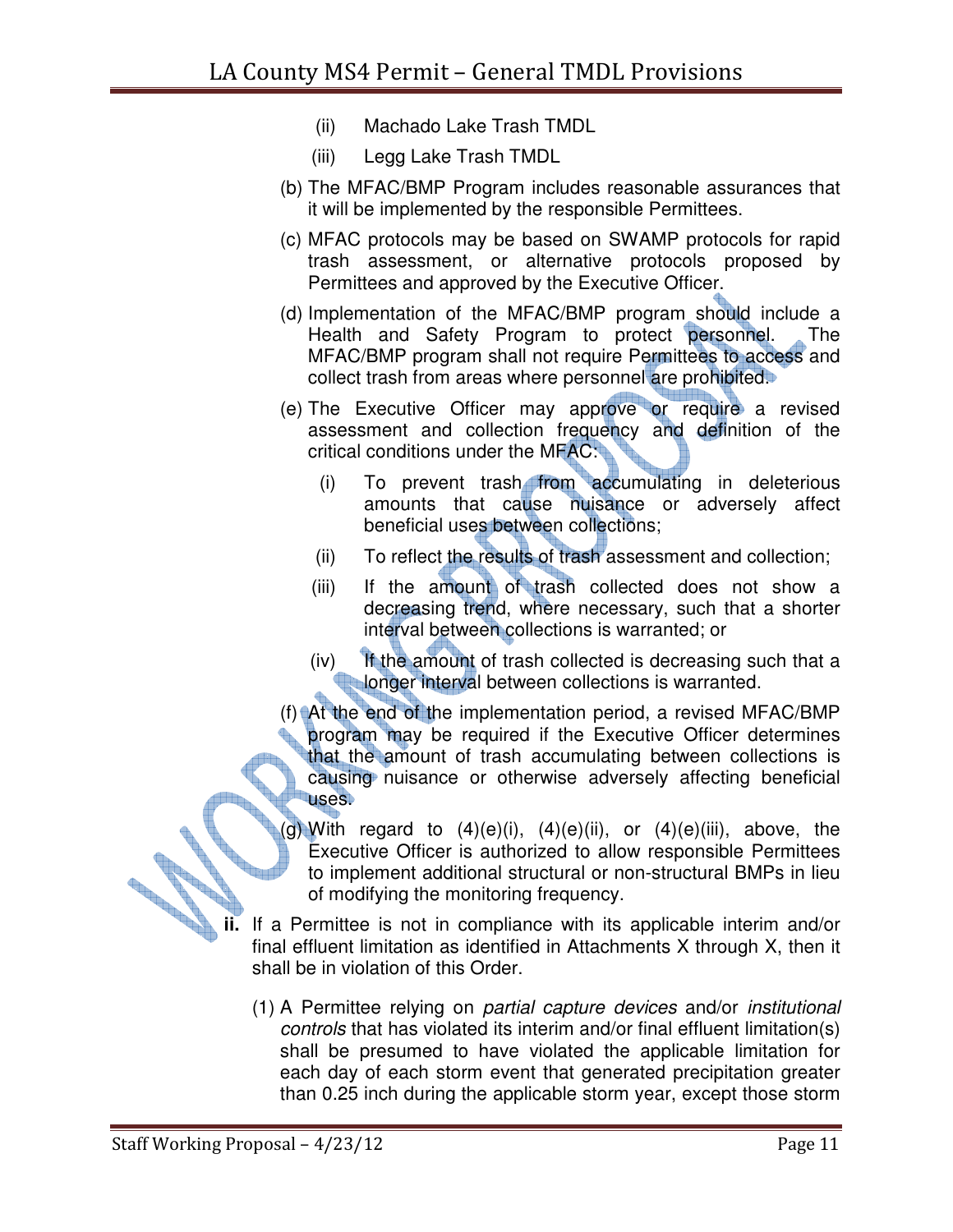days on which it establishes that its cumulative Storm Event Trash Discharges has not exceeded the applicable effluent limitation.

- (2) If a Permittee relying on full capture systems has failed to demonstrate that the *full capture systems* for any drainage area are adequately sized and maintained, and that maintenance records are up-to-date and available for inspection by the Regional Water Board, and that it is in compliance with any conditions of its certification, shall be presumed to have discharged trash in an amount that corresponds to the percentage of the baseline waste load allocation represented by the drainage area in question.
	- (a) A Permittee may overcome this presumption by demonstrating (using any of the methods authorized in this Part  $B(1)(b)$ ) that the actual or calculated discharge for that drainage area is in compliance with the applicable interim or final effluent limitation.
- **iii.** Each Permittee shall be held liable for violations of the effluent limitations assigned to their area. If a Permittee's compliance strategy includes full or partial capture devices and it chooses to install a full or partial capture device in the MS4 physical infrastructure of another public entity, it is responsible for obtaining all necessary permits to do so. If a Permittee believes it is unable to obtain the permits needed to install a full capture or partial capture device within another Permittee's MS4 physical infrastructure, either Permittee may request the Executive Officer to hold a conference with the Permittees. Nothing in this Order shall affect the right of that public entity or a Permittee to seek indemnity or other recourse from the other as they deem appropriate. Nothing in this subsection shall be construed as relieving a Permittee of any liability that the Permittee would otherwise have under this Order.
- **c.** Monitoring and Reporting Requirements (pursuant to Water Code section 13383)
- **i.** Each Permittee shall submit a TMDL Compliance Report as part of its Annual Report detailing compliance with the applicable interim and/or final effluent limitations. Reporting shall include the information specified b Annual Report detailing compliance with the applicable interim and/or final effluent limitations. Reporting shall include the information specified below. The report shall be submitted on the reporting form specified by the Regional Water Board Executive Officer. The report shall be signed under penalty of perjury by the Permittee's Director or other agency head (or their delegee) that is responsible for ensuring compliance with this Order. Each Permittee shall be charged with and shall demonstrate compliance with its applicable effluent limitations beginning with its October 31, 2012 TMDL Compliance Report.
	- (1) Reporting Compliance based on Full Capture Systems: Permittees shall provide information on the number and location of full capture